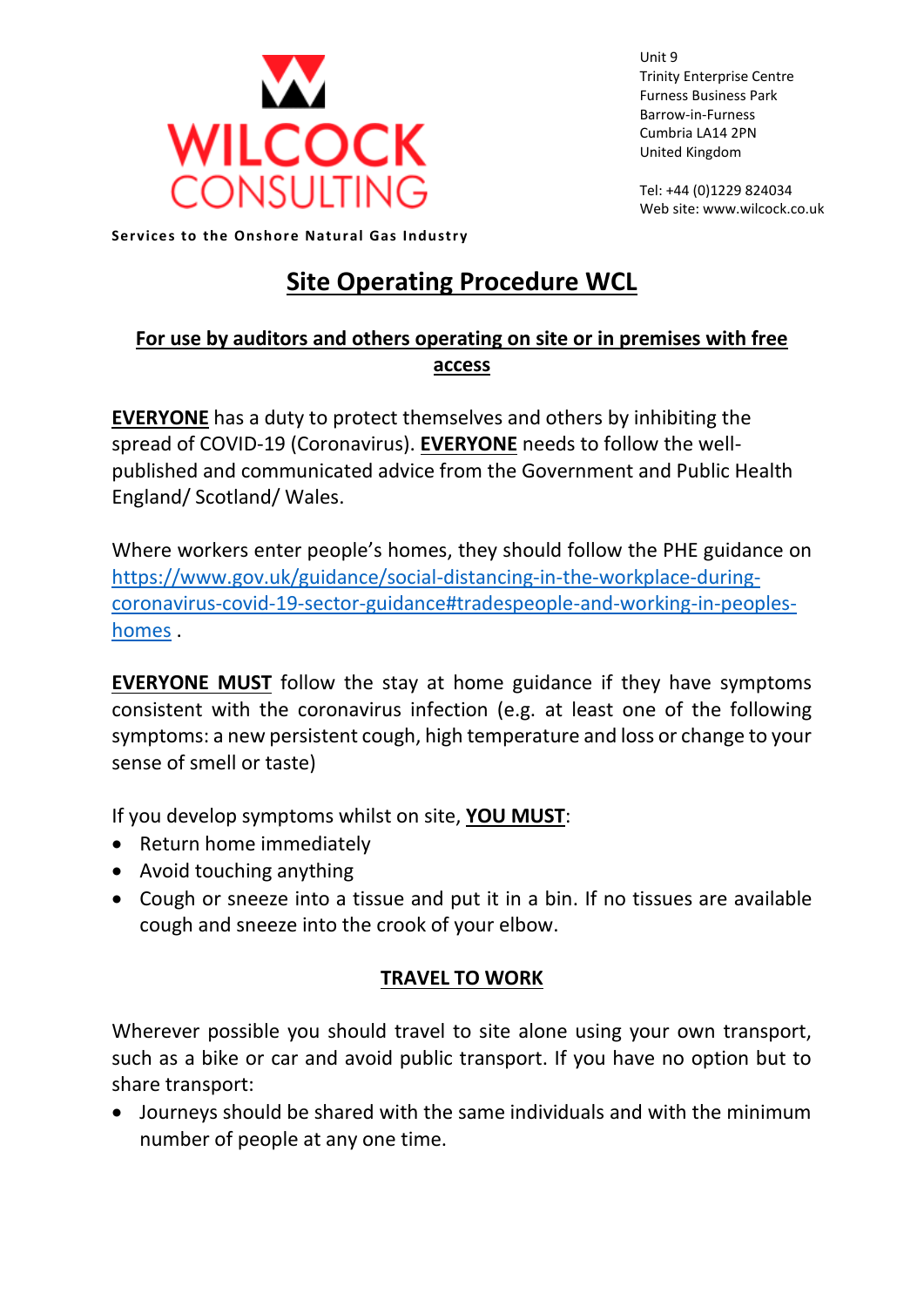- Good ventilation (i.e. keeping the windows open) and facing away from each other may help to reduce the risk of transmission.
- The vehicle should be cleaned regularly using gloves and standard cleaning products, with particular emphasis on handles and other areas where passengers may touch surfaces.
- If using public transport wear a face covering if you can.
- Journeys should allow access to site to carry out work and return home within 1 working day

# **Measures YOU MUST adopt whilst on site:**

### **Practice Good Hygiene**

- Wash your hands thoroughly once you arrive on site before setting to work, before and after eating and before you leave. Hands to be washed regularly for 20 seconds throughout the day. Where no washing facilities are available approved hand sanitizer is to be used.
- Avoid touching surfaces when traversing the site.
- Use the cleaning products available to wipe down surfaces regularly, particularly after you have used welfare facilities and canteen areas.

# **Avoid Close Working / Contact with Others**

- Maintain a 2 metre (3 steps) distance from others, wherever possible.
- Communication with other others to be via email/ text message/ phone call/ information board where possible.
- Sign in via email / text message / phone call to the Site Manager.
- Do not enter the site office unless invited.
- Where possible, bring pre-prepared meals and refillable drinking bottles from home. Stay on site once you have entered it, and do not use local shops. Ensure you sit 2 metres apart from each other whilst eating and avoid all contact.
- Avoid stopping and chatting to people on walkways and areas throughout the site where you usually congregate. Use passing points to let people pass, be calm and courteous to other workers whilst traversing the site.
- Meetings should be held remotely if 2 metre distancing cannot be achieved i.e. video conferencing.
- WCL Site Operating Procedure • Avoid overnight stays until clearance has been received from PHE or the local government bodies that this can be done safely. Follow the guidelines given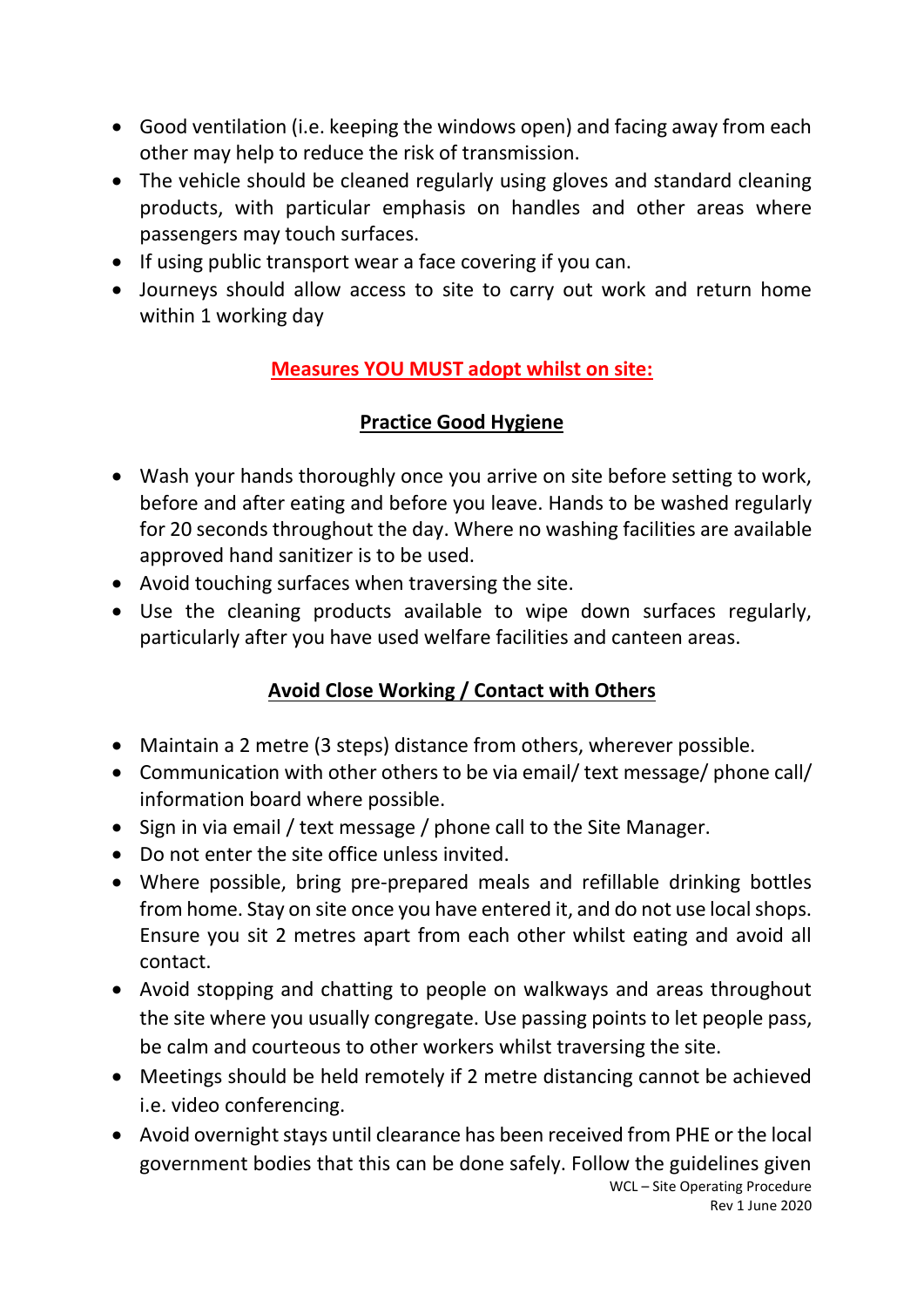in these circumstances. Travel will then be allowed to encompass overnight stays.

#### **Where essential work cannot be done whilst avoiding close working**

Carry out a dynamic risk assessment to reduce the risk to as low as possible following the hierarchy of controls:

#### **Eliminate**

- Rearrange the task to enable it to be done by one person, or by maintaining social distancing (2 metres).
- Consider alternative or additional electronic aids to reduce worker interaction.

#### **Reduce**

- Minimise the frequency and time workers are within 2 metres of each other.
- Minimise the number of workers involved in these tasks.
- Workers should work side by side, or facing away from each other, rather than face to face.
- Workers should wash their hands before and using any equipment.

#### **Isolate**

• Keep groups of workers together in teams (e.g. do not change workers within teams) as small as possible and away from other workers wherever possible.

#### **Control**

• Where face to face working is essential to carry out a task within 2 metres keep this to 15 minutes or less where possible.

#### **PPE**

• Consider the use of personal protective equipment (PPE). E.g. suitable barrier masks such as an FFP1, 2 or 3 class mask, goggles or safety glasses with side covers and / or gloves. This **MUST** be worn for work activities where a **2 metre** distance cannot be achieved, such as a two person lift. PPE is not required to be worn when momentarily passing someone if it is unavoidable.